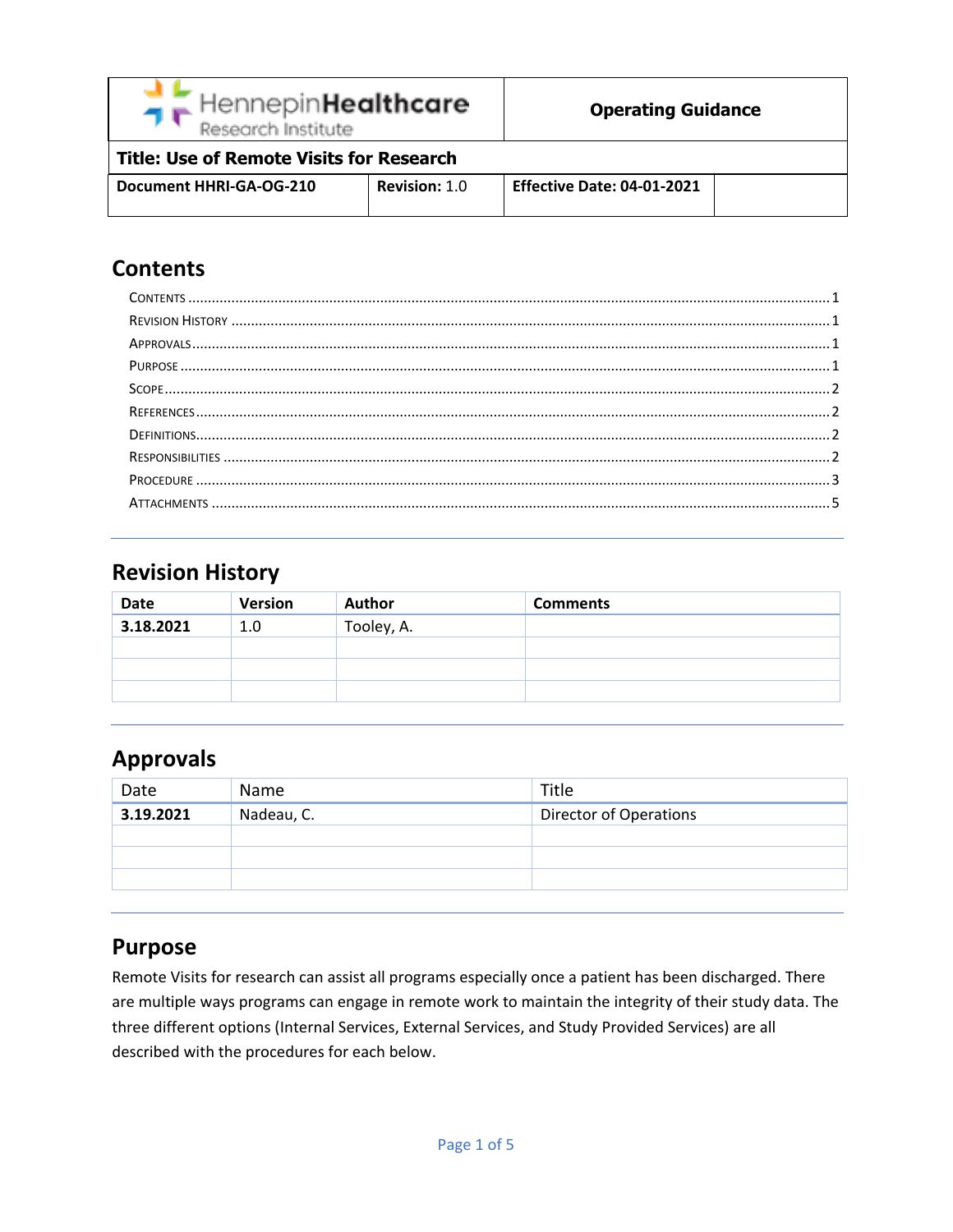| HennepinHealthcare<br>Research Institute |  |
|------------------------------------------|--|
|------------------------------------------|--|

| <b>Title: Use of Remote Visits for Research</b> |                      |                                   |  |
|-------------------------------------------------|----------------------|-----------------------------------|--|
| Document HHRI-GA-OG-210                         | <b>Revision: 1.0</b> | <b>Effective Date: 04-01-2021</b> |  |

#### <span id="page-1-0"></span>**Scope**

All HHRI Staff

#### <span id="page-1-1"></span>**References**

| <b>Document Number</b> | <b>Document Title</b>                 |
|------------------------|---------------------------------------|
| 400                    | <b>Resource Utilization Checklist</b> |
|                        | Remote Visit Request Form             |
|                        | <b>Business Expense Guidelines</b>    |
|                        | Visit Request                         |

# <span id="page-1-2"></span>**Definitions**

| <b>Term</b>                 | <b>Definition</b>                                             |
|-----------------------------|---------------------------------------------------------------|
| <b>MN Mobile Exams</b>      | Vendor responsible for providing the mobile service           |
| <b>Community Paramedics</b> | HHRI internal services accessible though EPIC for home visits |
|                             |                                                               |

# <span id="page-1-3"></span>**Responsibilities**

**HHRI Grants and Contracts** – manage internal contacts and external contracts with mobile visit vendors and make proper additions for each required research study.

**HHRI Grants Accounting** – process and manage payments as submitted by the study team.

<span id="page-1-4"></span>**HHRI Program PI and Staff** - Provide required statement of work. Correctly associate relevant research project account numbers to their work utilizing remote visits (i.e.: updating account numbers when turning over due to change in budget period, etc.)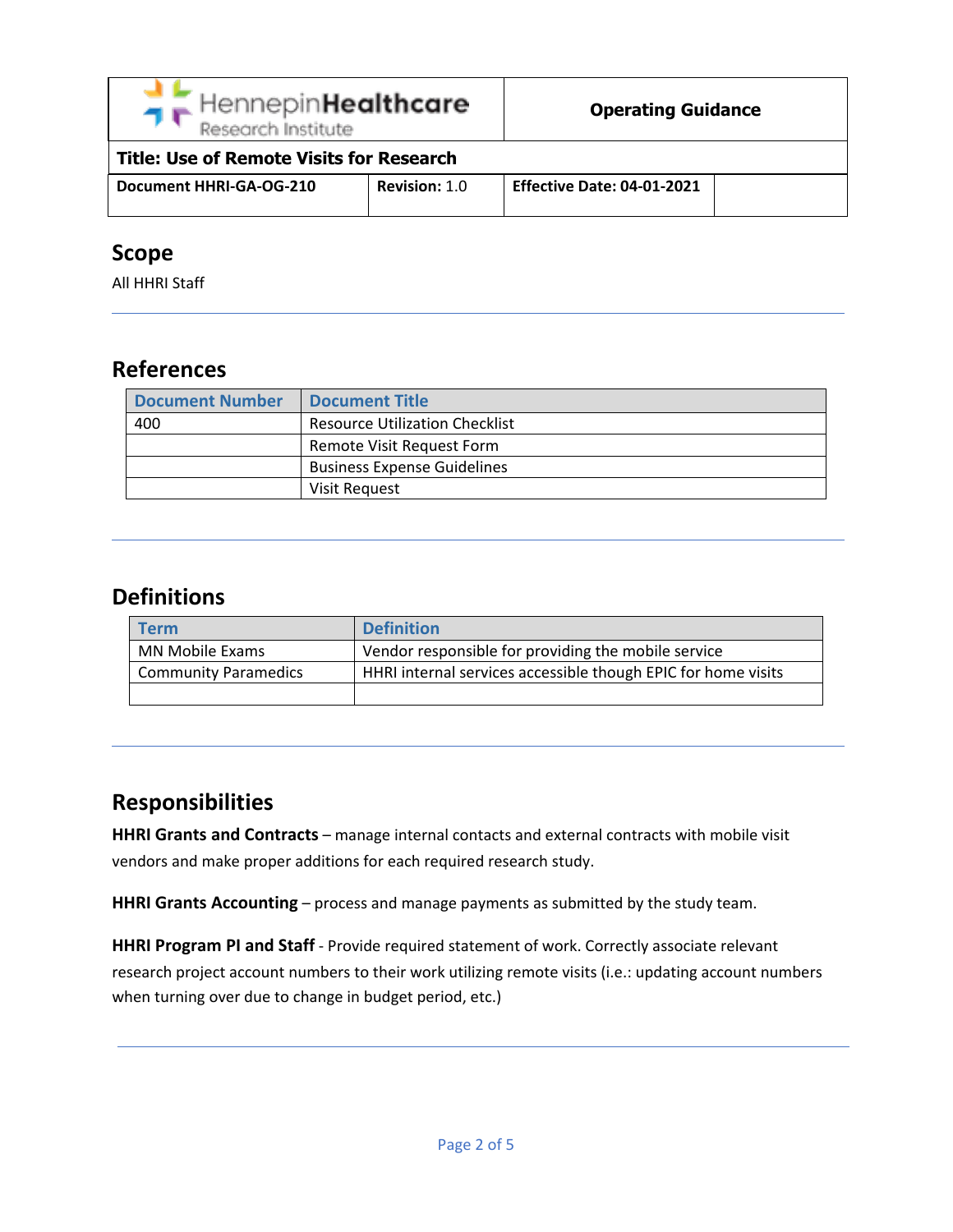

#### **Title: Use of Remote Visits for Research**

| Document HHRI-GA-OG-210 | <b>Revision: 1.0</b> | <b>Effective Date: 04-01-2021</b> |  |
|-------------------------|----------------------|-----------------------------------|--|
|                         |                      |                                   |  |

#### **Procedure**

- 1. PI and/or their research staff should complete the HHRI Resource Utilization Checklist to ensure that all requirements of the study are outlined and able to be properly billed as necessary. In the course of completing that checklist, it may be determined that the research projects require home care patient visits.
- 2. HHRI has several mobile visit options available to research teams who need to conduct in-home patient care for their study.
	- a. Utilization of own staff for mobile visits as available and applicable to the project.
		- i. Any reimbursement for mileage to cover the work for travel will need to follow the HHRI Business Expense Guidelines.
		- ii. Coordination and all safety measures recommended by the current MDH guidelines regarding any health emergencies must be followed.
		- iii. Any insurance coverage that HHRI has will extend to the work done by the study team to complete the research activities as part of their position at HHRI, whether remotely completed or done on campus.
	- b. Internal use of Community Paramedics for mobile visits at Hennepin Healthcare through the request and utilization of EPIC, billed at the Medicare rate for research activities.
		- i. Community Paramedics reserve the right to review all requests before approving work with their program and can limit the services available dependent on the time and scope required.
		- ii. Community Paramedics are not intended to cover any research work, only provide services such as lab draws or basic physicals that need to take place in person. Community Paramedics can coordinate with the study team to let them know when a paramedic has arrived, but the study team will need to administer any required research related questionnaires themselves, typically over the phone.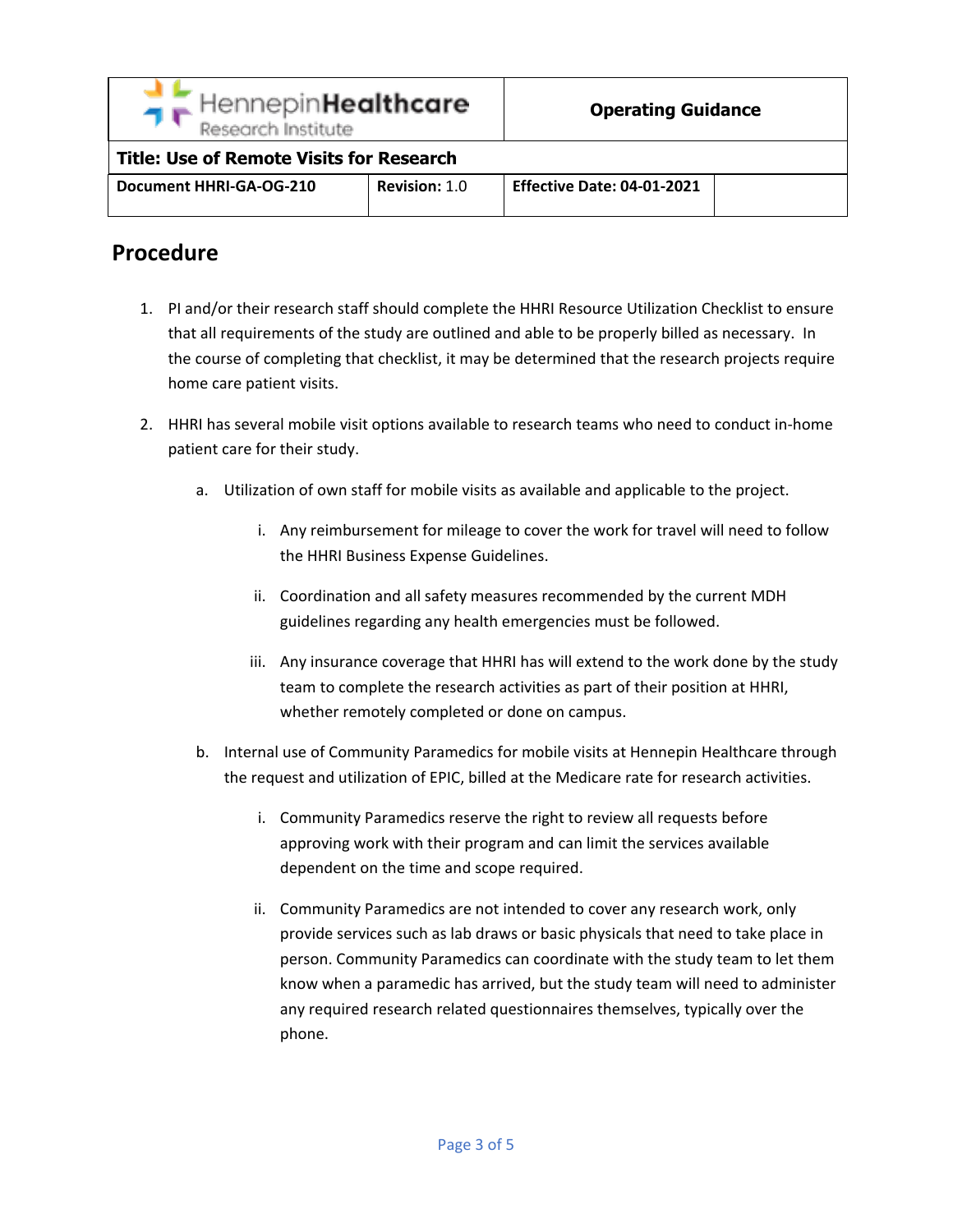#### **Title: Use of Remote Visits for Research**

| <b>Effective Date: 04-01-2021</b><br>Document HHRI-GA-OG-210<br><b>Revision: 1.0</b> |  |
|--------------------------------------------------------------------------------------|--|
|--------------------------------------------------------------------------------------|--|

- iii. Coordination with Community Paramedics **must** take place before each visit can be scheduled. Availability is limited; therefore, it is imperative that study staff work directly with paramedics to ensure that visits are within their working hours and area of coverage.
- iv. Community Paramedics will charge effort directly to the research study for their time spent providing the services.
- c. Contracting with external vendor at a per visit rate. Hennepin Healthcare Research Institute has a master agreement with MN Mobile Exams.
	- i. Each study must have its own statement of work associated with the master agreement on file in the office of grants and contracts.
	- ii. Study teams will work with their GA to ensure that all information for the statement of work is provided and will not begin any work until the Statement of Work is finalized and a SOW # has been received from the GA.
	- iii. The Mobile Visit Request form will be used for requesting each visit with the outside vendor to ensure that they have all required information to provide the services as well as bill the study team for their time.
	- iv. The study team will be responsible for ensuring timely submission of check requests to Accounting for payment of any services received by the outside vendor.
- 3. Investigators who wish to engage with a mobile visit service must submit a request (Attachment A) to their Grant Administrator including a work scope and any forms that will be required to be completed by a mobile provider.
- 4. HHRI Grants and Contracts staff will work with the study team to utilize first internal services, and, if not available or applicable, external services to fit the study team's research needs. Necessary contracts will be put in place.
- 5. Once the appropriate paperwork is in place, the Study Staff will coordinate necessary research visits with the appropriate mobile visit team contact. Contact and Instructions will be provided once the appropriate relationship is established. Be sure to keep in mind all appropriate PHI and PII safeguards when communicating about visits.